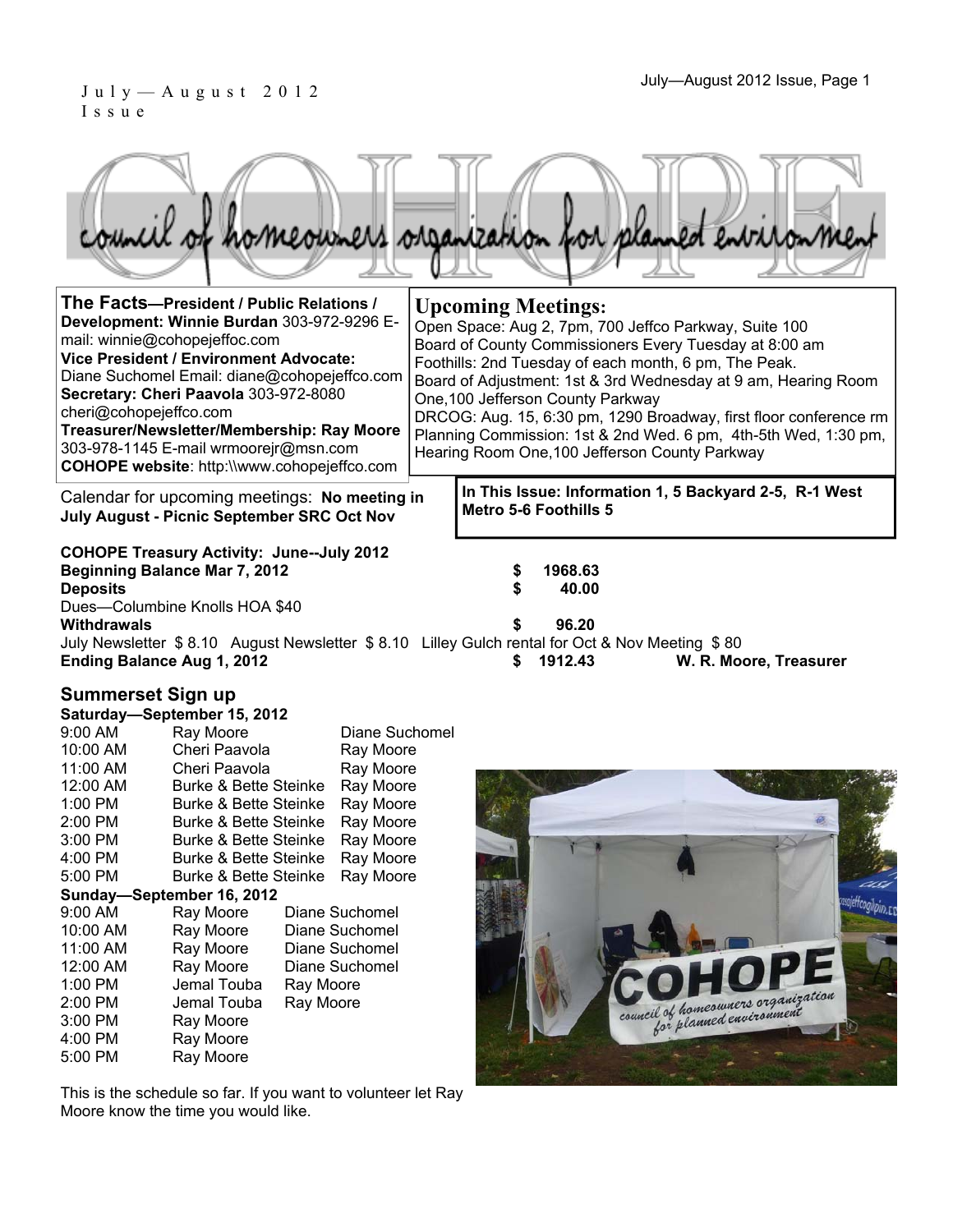# **THE BACKYARD**

### Columbine Hills News

*From* **Board Meeting Draft Minutes of the June Board Meeting** Meeting was called to order by President Bruce Yarish at 9:10 a.m. 7 board members were in attendance and two homeowners.

Treasurers Report Twenty-four new members added in part from successful Dumpster Day. Contributions were made to: Columbine High School Prom and CHE Spring Fling and COHOPE. Pro Disposal was paid \$1,730.00 for three trash trucks used for Dumpster Day.

Old Business Dumpster Day procedures were discussed. It was noted additional fees should be charged for large loads. Site line regulations from the Jeffco code book will be published in an upcoming letter that will be sent by the Columbine Hills Civic Association to Columbine Hills residents in violation of these site lines. There are more than a few streets where the stop signs are obscured by overhanging branches and in some cases it is difficult to pull out into the street because of shrubbery that is higher than Jeffco code permits. There are also problems with shrubbery covering the sidewalks as well as tree branches hanging over and protruding onto the sidewalk. Clearance under the trees should be 7 ft. New Business Playground Build scheduled July 14. Be sure to bring gloves, sunscreen, drinks, rakes, post hole diggers, shovels, and wheelbarrows.

A suggestion was made that the CHICA newsletter should mention some of our well-kept yards. It was noted that there is a fair amount of activity with residents landscaping their yards and cutting old and overgrown shrubbery. A suggestion was made about the possibility of installing a "kiosk style bulletin board sign at the corner of W. Canyon Avenue and S. Kendall Blvd. A motion was made and carried to dismiss. — *Randy Montgomery, Secretary* 

## Columbine Knolls South II REVIEW

**President's Corner** Your Columbine Knolls South II Board has been busy working this month to make this community an even better place to live. The Landscape Committee did a great job of planting flowers and cleaning up the entry way on Yukon and Chatfield. Thanks to Debbie Opperman and her committee for braving the heat and getting this job done! The Social Committee had their meeting and is planning the Annual Summer Picnic which will be held on Saturday, September 8th at Coronado Park from 4 p.m. to 7 p.m. They have over 20 local merchants who have donated prizes for drawings. You must be present to win, so don't miss out! Another exciting thing that will happen at the picnic will be the kick-off of a new recycling program being offered by EDS Waste Solutions. This program can help our community lead the way in recycling.

The Board resolved the issue around which was the correct CKSII 2012 Budget to be using by going to our legal counsel to get their opinion. The opinion was that the correct budget to use is the budget that was posted on the CKSII website prior to the 2012 CKSII Annual Meeting in January. This budget is detailed in The Review, CKSII's monthly newsletter. I am very disappointed to report that we were not able to reach an agreement with the homeowners for an easement agreement on the corners of Carr and Fairview. Without an agreement it will make it very difficult for the HOA to proceed with improvements on those corners. We will be discussing our next action at the August meeting which will include the removal of the CKSII signs. We welcome input on this subject and invite you to call any board member or attend our meeting in August if you have an opinion.

Thanks to all of you who own RV's and boats for limiting the time that they are parked on the streets or in your driveways prior to and after use. Everyone appreciates your efforts!

Have a great summer and I hope to see all of you at the community picnic in September. - *Stephanie Haberkorn From* **Board Meeting Minutes – June 12, 2012** President Stephanie Haberkorn called to order the Board of Directors at 7:00 pm. Board members Debbie Opperman, Ron Cunning, Jane Schaefer, Tom Tellschow, John Schutt and Justin Phillips were in attendance. Roger Borcherding of DARCO Property Management, along with homeowner Adam Blake attended. Preston Loos, of EDS Waste Solutions was present for a presentation.

TREASURER'S REPORT: Ron Cunning reported the HOA currently has 284 members.

ACC REPORT: Justin Phillips reported that the committee has received 7 requests for new improvements. Five requests have been approved and has two requests are pending signatures.

MANAGEMENT REPORT: Roger Borcherding of DARCO Property Management reported that since the last board meeting on May 8, 2012, 23 violations were observed. Violations included 8 RVs, 5 damaged fences, dry grasses, weeds, house paint, yard signs and a basketball hoop blocking sidewalk access. He further reported that there are 5 properties currently for sale in the community with four properties in foreclosure.

LEGAL FEES PAYMENT PLAN 7809 W Friend Place: The homeowner has declined to sign a payment plan agreement. The Board has previously filed a lien against the home and currently has a court order for seizure of the boat in question. The homeowner has paid \$250.00 toward the debt.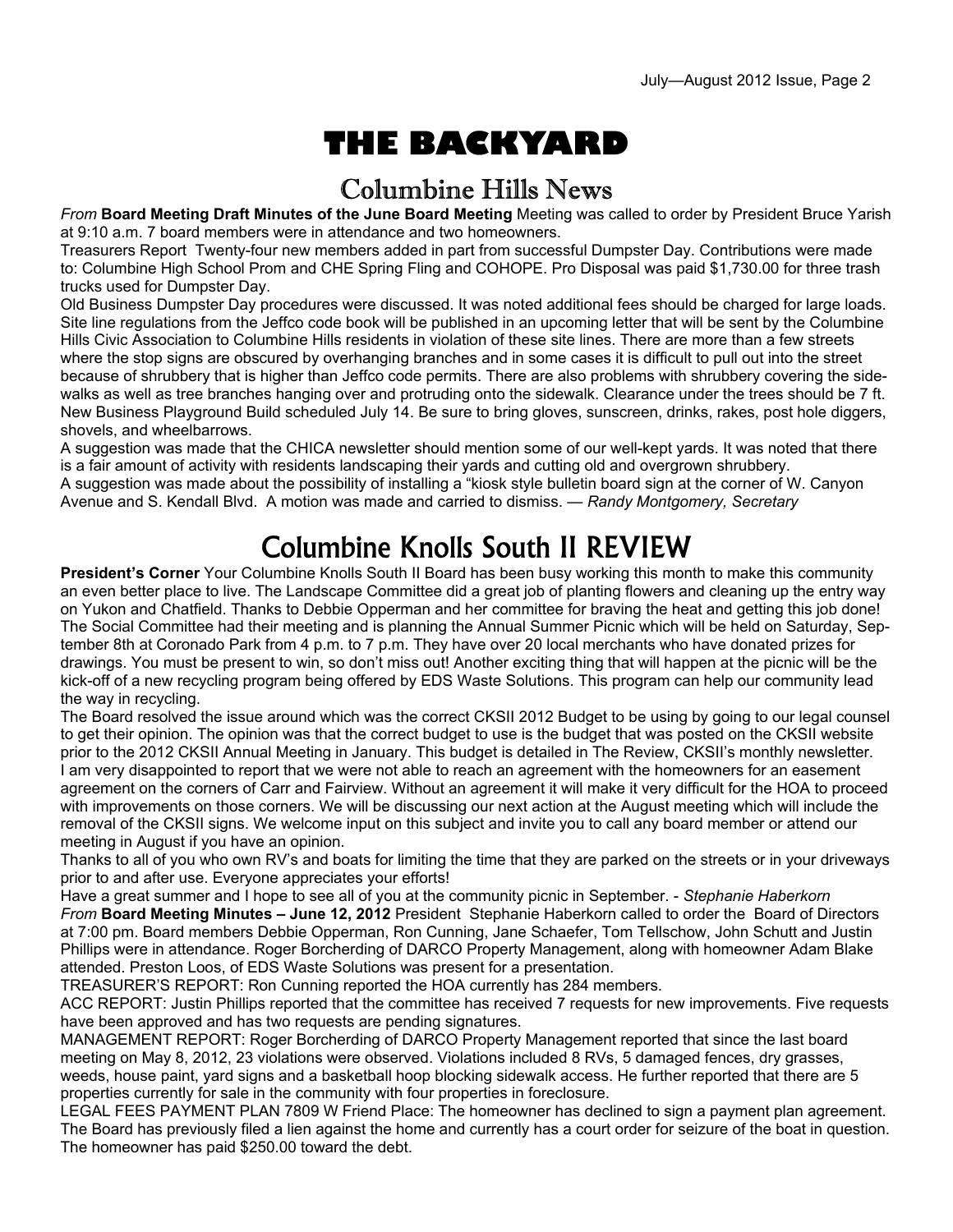LANDSCAPE COMMITTEE: Debbie Opperman reported the Yukon and Chatfield entrance was planted out and cleaned up on the Memorial Day weekend. Hail damage was not significant. Schultz Industries is completing the drip system for watering. Additional mulch is needed to complete the job and will be obtained soon.

MEMBERSHIP INCENTIVE PROGRAM: EDS Waste Solutions Inc VP Preston Loos presented a proposal for enhanced recycling services to include participation in the EDS Rewards for Recycling Program. The proposal included free use of large, all in one, recycling containers and a voluntary participation in the Rewards program which would be free for 6 months and then carry an additional \$12.00 annual charge which would be billed directly to homeowners who choose to participate. EDS would bill homeowners directly at no cost to the HOA. This program will only be available to HOA members. John Schutt made a motion to move forward with this program; seconded by Debbie Opperman. The motion passed unanimously.

EASEMENTS on FAIRVIEW: John Schutt reported the owners of the two corner properties have chosen to decline to sign easement agreements for HOA landscaping and signage. At this time, the Board is evaluating our liability having the signs on homeowner's private property. Bids for full removal of the signs are being reviewed.

COLLECTION NOTICE FROM THE RECEIVABLE MANAGEMENT SERVICES COMPANY: A letter was received requesting payment of a 6 month premium from our previous insurance carrier (Traveler's Insurance). That policy was replaced with new coverage last fall. The Board instructed the Secretary to respond to the letter declining the debt as the insurance policy states the policy will simply be canceled for any non-payment. The meeting was adjourned at 8:31 pm.

### *The Leawood Rapporter*

*From* **Leawood Civic Association Minutes Minutes of June 5, 2012** The meeting was called to order at 7:32. In attendance were Paul O'Connor, Nancy Bock, Rhonda Eveleth, Richard White, and Laurel McFerrin-Ontiveros. Richard presented the Treasurer's Report. He will calculate the expense for last year's picnic to help with budgeting for this year's event. The dumpsters for the Spring Clean-up are \$560 each and Richard will bill the Park Board for one of them. \$1,300 will be transferred out of the PayPal account soon. The insurance has been paid.

Some residents have been complaining about the appearance of the Jay Court entrance with the dilapidated fence, weeds, and trash. The LCA reimbursed Rhonda Eveleth for her payment to someone to clean up the Jay Court entrance. They did a great job and have offered to maintain it for a monthly fee of \$30. This will be decided at the next meeting. The picnic was discussed next. Moe's BBQ will be served at this year's picnic with the sauce possibly coming from another vendor. Rhonda will make flyers to post at homes along the parade route to let them know what is happening so they will hopefully participate in cheering the kids on. Laurel and Paul will help distribute them. Laurel will contact Mibby and Linda at the Park Board regarding the giveaways since they have done such an amazing job the past few years. Various tasks were assigned to the board members for the picnic and hopefully some residents will volunteer to help. It was decided to hold the bake sale again, have volleyball and beer, and possibly a car show if enough people offer to participate. Mike found a great inflatable and possible professional face painting and/or a balloon person were discussed. The meeting was adjourned at 8:20 p.m.

*From* **Leawood Metropolitan Recreation and Park District: Minutes of June 13, 2012** The Board meeting was called to order at 6:35 p.m. by President Kyle Sargent at the 6253 S. Depew Court. Board members present were: Mibby Luedecke, Donna Snyder, Charlie Campbell, Linda Smith and Parks Manager, Dave Padilla.

**Election** Final expenses, canvass, etc. – All expenses are in and the final total for the election cost was \$2,077.85. Final payment has been made to Collins Cockrell and Cole for their advice and leadership in the election. A special thank you goes out to South Suburban Park and Recreation for their support and help with the election process. The Canvass Board met on Sunday, May 13 to review the procedures of the election of May 8 at Mibby's house. Documents were sent to the County certifying the election after the meeting. The official count was – Donna Snyder 62, Linda Smith 59, Kyle Sargent 57 and Ike Nelson 11. A grand total of 65 votes were cast. Each voter was eligible to vote for 3 candidates, not all voted for 3.

After a discussion of the Board positions, it was moved by Linda and seconded by Donna that the positions remain the same. The motion passed. President – Kyle Sargent, VP/Secretary – Linda Smith, Treasurer – Donna Snyder, Special Projects – Mibby Luedecke, and Maintenance Coordinator - Charlie Campbell.

**Public Comment** – Kyle reported he called Jeffco Sheriff's office to report an abandoned car on Kendall Drive that had been setting for a week. It has been taken away. Donna reported she called Animal Control about several dogs being off leash on a regular basis. Linda is to call her contact at Animal Control to ask for extra patrols. Dave will put up signs again about the Jeffco ordinance not allowing dogs to be off leash.

**Treasurer's Report** –The Treasurer's report and bills to be paid were submitted by Donna. Lottery funds and property tax revenue was received. Bills include: final payment to Collins Cockrell and Cole for paralegal services, United Site Services, Denver Water, doggie bags invoice, L&M, post office box rental, FICA taxes, reimbursement to petty cash, and Dave's invoice. Linda moved to receive the Treasurer's report and pay the current bills. Mibby seconded and the motion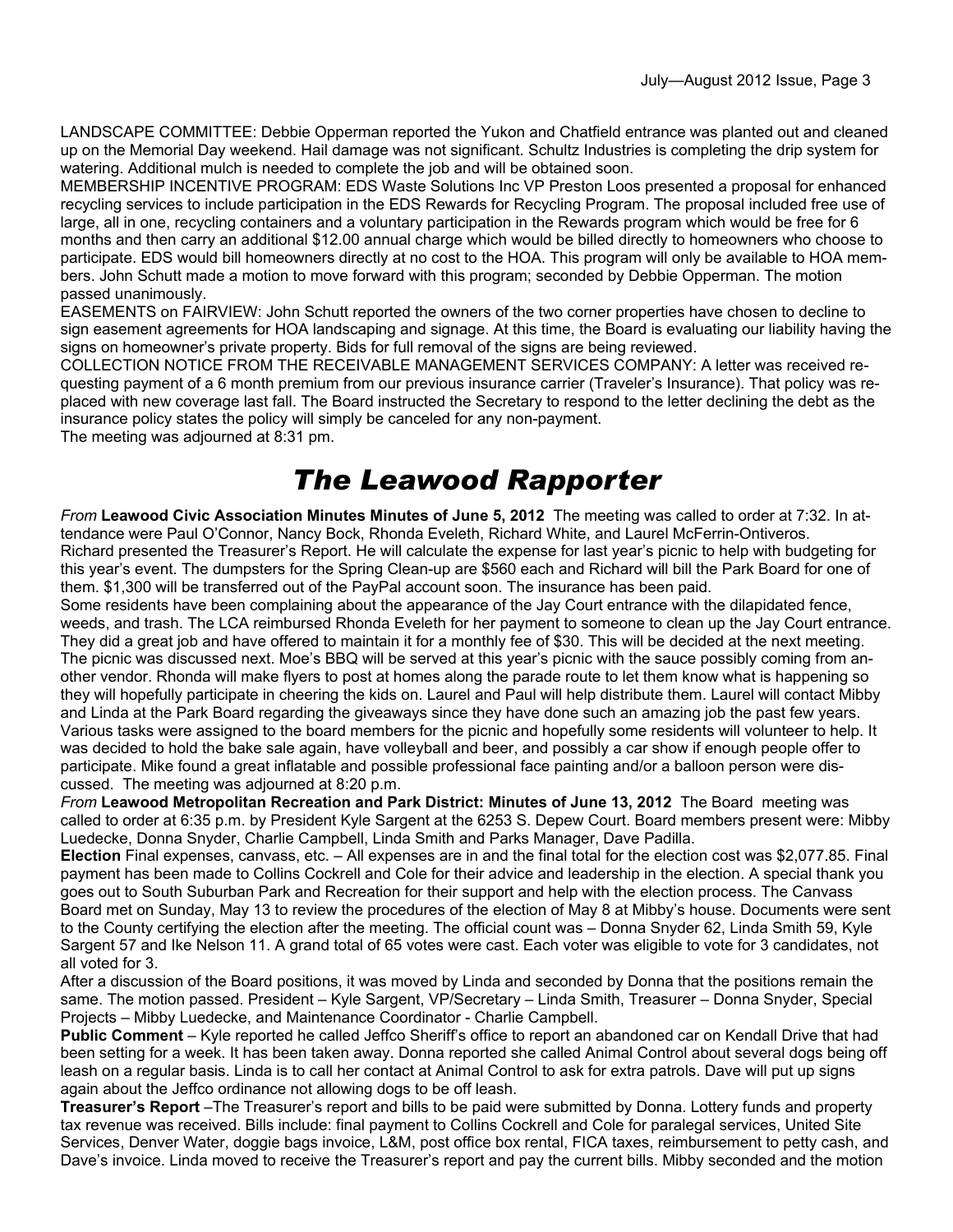#### passed.

**Parks Manager Report** – Dave reported on the result of meeting with Vintage Reserve homeowners related to trees that were planted on the south end of the creek. Six trees were planted instead of eight. The other two trees were placed on the Weaver parkway. Dave met with Platte Canyon Water District and their engineer with regard to the open area at Benton Way and Weaver Drive. They want to stage pipe in that area when they begin the project of new sleeves on the sewer line. A pine tree was donated by Rick Olsen and was taken to Weaver Park. Columbine Tree Service moved the tree from Olsen's lot to the park. 32 yards of mulch was placed at Tract T and the xeriscape area at Raccoon Park. Dave attended two progress meetings relating to the Dutch Creek erosion project. Irrigation and seeding has been done and the project is complete. The project had some damage after the storm on June 7. Two trees and some bushes were washed out by the water. There was also some minor erosion. Dave received a call from Urban Drainage and the contractor came in to do repairs. Raccoon Creek had a lot of debris due to the high water. Urban Drainage will have a crew out soon to clean both Raccoon and Dutch Creek of the debris. We had another tree down on the west end of Raccoon Park south of the creek and walking path. The tree damaged a fence at 5635 W. Leawood Drive and Dave has spoken to the homeowner about the fence repair. Lots of branches have come down due to the recent strong winds. Dave has hauled them to the east end of Raccoon Park. L&M has been mowing grass on a regular basis and when Dave needs them to clean up an area. Doggie bags were checked routinely and trash taken away. Western Waste will be providing disposable trash boxes for the extra trash at Leawood Park due to summertime parties.

**Correspondence** – Linda received an email from Laurel McFerrin related to the Leawood Civic Association's annual picnic on August 25. Laurel asked for suggestions from the Board on additional activities. The picnic was discussed, but no additional ideas were brought up.

**Old Business** Dutch Creek erosion project updates – See info in Parks Manager Report.

Field usage updates – The baseball field has been rented for the season and Columbine High School used the soccer area at Leawood Park for practice per our agreement.

Future Meetings and Agenda

A special walk-thru of the parks will be done on Thursday, June 21 at 6:15 p.m. starting at Raccoon Xeriscape area. This date was changed from Wednesday, June 20 due to Board member conflicts. A review of the parks will be done and a new list of projected projects discussed for prioritization.

Adjournment The meeting was adjourned at 8:45 p.m. —*Linda T. Smith Vice President and Secretary* 

### **Westbury**

**Congratulations to the New Board Members!** Next Meeting, 6:00 p.m., Monday, July 9th at the home of the President, 10095 W Arbor Place, Littleton, CO 80127. Meeting and Pot Luck Dinner.

Congratulations to our new Officers and Board Members.

Officers: President: Jennifer Ashworth, Vice President: Sharon Hilderbrant, Treasurer: Drew Zarn, Secretary: Nick Roberts, Board Members At Large: Clay Cromley, Marcelo Garcia, Madonna Gaudio, Michael Holm.

Many thanks to all who agreed to run. Now to the work at hand. Please join us on Monday, July 9th, to discuss activities for the next few months. Fall cleanup, a neighborhood garage sale, large item pickup days, National Night Out, amendments to our bylaws, and other topics will be considered. Please bring your good ideas, along with good food, and enjoy some excellent company as you meet our new board of directors. Beverages will be provided.

For access to newsletters, bylaws, etc., check out our site. http://WestburyHOA.US.

— *John Gaudio, Past President, WHOA* 

#### **WoodBourne**

*From* **Notes From The Board** The June Board meeting was held on June 20, 2012. The Annual Homeowners' meeting was held in addition to a regular monthly Board meeting. Thank you to all the homeowners that attended this meeting. We reviewed the completed beautification projects. The playground has been installed and we have seen many neighborhood children enjoying the new facility. New furniture, paint, and carpet are now in the clubhouse. If you use the clubhouse please be respectful of these new items and do your best to keep everything in good shape. The fence is close to completion and looks great!

The Board would like to welcome James Meyer, Mary Ellen Nuhn, and Brad Taylor to the Board of Directors. We appreciate their willingness to dedicate their time to this community. The following are the Board positions for the next year: Carrie Kollar, President; Jay Hansen, Vice-President; Brad Taylor, Secretary; Rick Wilson, Treasurer; Bill Goldstein, Atlarge and Parking Stickers; James Meyer, At-large; and Mary Ellen Nuhn, At-large. Carrie Kollar will continue to act as ACC liaison.

The next regular monthly Board meeting will be held on July 18, 2012 at 7:00 p.m. at the Clubhouse. Please contact Dawn Bates with Management Specialists at 720-974-4254 with any questions.*— Carrie Kollar, President*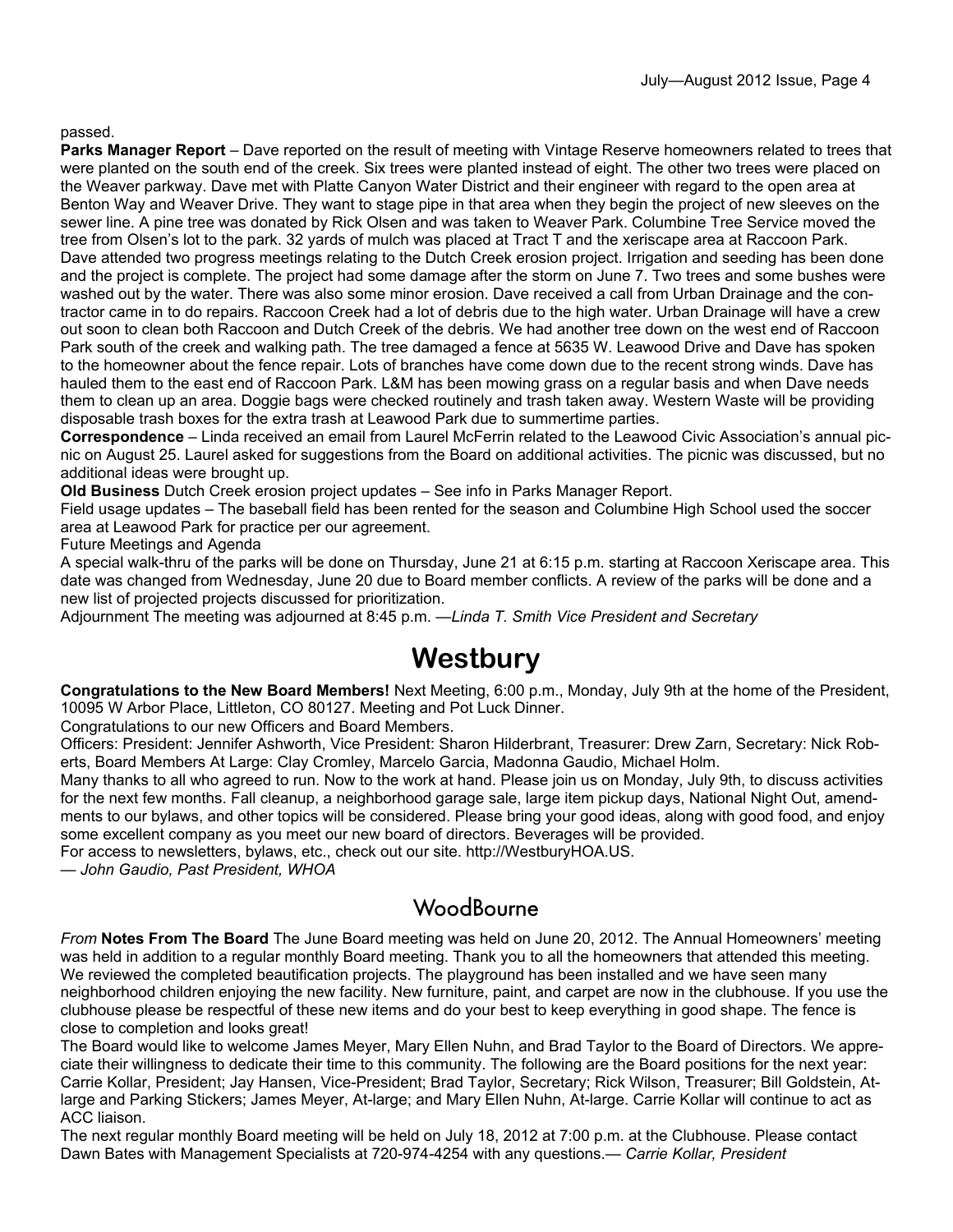## **Williamsburg II News**

**President's Message** I recall as a kid that SUMMER meant watching cartoons all morning, roaming the neighborhood all day and going back home when the streetlights turned on or when dinner was ready, whichever came first. Sleeping outside on the patio where it was cooler as everyone didn't have central air. Family vacations that weren't at some overpriced theme park. Summer memories last forever. Hope yours are being created each day.

Thanks to all that participated in the Community Garage Sale. I hope you found your garages and basements less cluttered and your wallets a bit fuller. Looking forward to seeing all the kids at the July 4th Bike Parade. Also, don't forget Outdoor Movie Night on Saturday July 21st.

Williamsburg II remains a much desired community in which to live. Thank you to all who contribute, cooperate and work hard to keep it that way. "Like" us on Facebook!

**C-470 Corridor Coalition Seeks Input** Phones along C-470 will be ringing July 31, August 1 and August 2 as the C-470 Corridor Coalition hosts a series of telephone town hall meetings to provide information on efforts to expand and improve the highway and to get input on how to pay for these upgrades.

Jefferson County is a part of the C-470 Coalition, which is dedicated to improving the safety and mobility along the C-470 Corridor from I-25 to I-70. The C-470 Coalition is made up of elected officials and representatives from three counties along the route -- Jefferson, Arapahoe and Douglas – and several cities including Lone Tree and Centennial; the Highlands Ranch Metro District and business groups.

Commissioner Donald Rosier represents Jefferson County on the coalition.

Over the course of three days, 200,000 calls will be placed at random to people living near the C-470 corridor. Although each telephone town hall will include representatives from specific jurisdictions, you do not need to live in that particular area to participate. Any residents who don't receive a call can still participate by calling 877-229-8493 and entering PIN number 110302.

The schedule for these hour-long telephone town halls and the panelists for each is as follows:

Tuesday, July 31 6:15 p.m. – Jefferson County Commissioner Donald Rosier and Colorado Department of Transportation Commissioner Ed Peterson

7:30 p.m. – Centennial Mayor Cathy Noon and Arapahoe County Commissioner Nancy Sharpe

Wednesday, Aug. 1 7:30 p.m. – Douglas County Commissioner Jack Hilbert and Lone Tree Mayor Jim Gunning Thursday, Aug. 2 6:15 p.m. – Douglas County Commissioner Jill Repella and Highlands Ranch Metro District Representative Allen Dreher

7:30 p.m. – Arapahoe County Commissioner Susan Beckman and Littleton City Councilman Jim Taylor If you would like more information regarding the town hall meetings, please contact Roger Sherman at rsherman@crlassociates.com or 303-592-5465.

**Foothills June Events—**Kate Dragoo, Communications & Marketing Supervisor, Foothills Park & Recreation District (303) 409-2525; kate@fhprd.org

**Foothills Community Concert Series, July concerts** Foothills Park & Recreation District celebrates 22 years of free concerts at Clement Park (corner of Bowles & Pierce). The 2012 Foothills Community Concert Series will showcase a wide variety of free, family-friendly concerts. For more information call Foothills Special Events Hotline at 303.409.2626 or visit www.ifoothills.org/concerts.

July—August Concerts: Thursday, July 26, 7-8:30 p.m. – Chris Daniels & The Kings

Friday, July 27, 9:30-10:15 a.m. – Total Performance Disc Dogs

Saturday, July 28, 6-8 p.m. – Littleton Drum Studio's local talent showcase

Thursday, August 2 • 7-8:30 p.m. Kort McCumber & the High Road - Americana, Roots Rock/Blues

Thursday, August 9 • 7-8:30 p.m. Emma Henry & the Asteroids- High Energy Covers

Friday, August 10 • 9:30-10:30 a.m. Salida Circus - Scarlet Sisters Lost Circus - an interactive show for children of all ages

**Looking for Information on the Muster?** The 2012 Family Fire Muster has a new date and a new location! It's sure to be better than ever this year!

Date: Saturday, September 29, 2012 Time: 10:00 am – 2:00 pm

NEW Location: West Metro Fire Rescue Training Center and Fire Station #10, 3535 S. Kipling Street, Lakewood, CO 80235 (near Hampden and Kipling)

Parking: Event Parking is at D'Evelyn High School, 10359 West Nassau Avenue (near Kipling and Quincy); limited onsite parking for special needs and handicap permits.